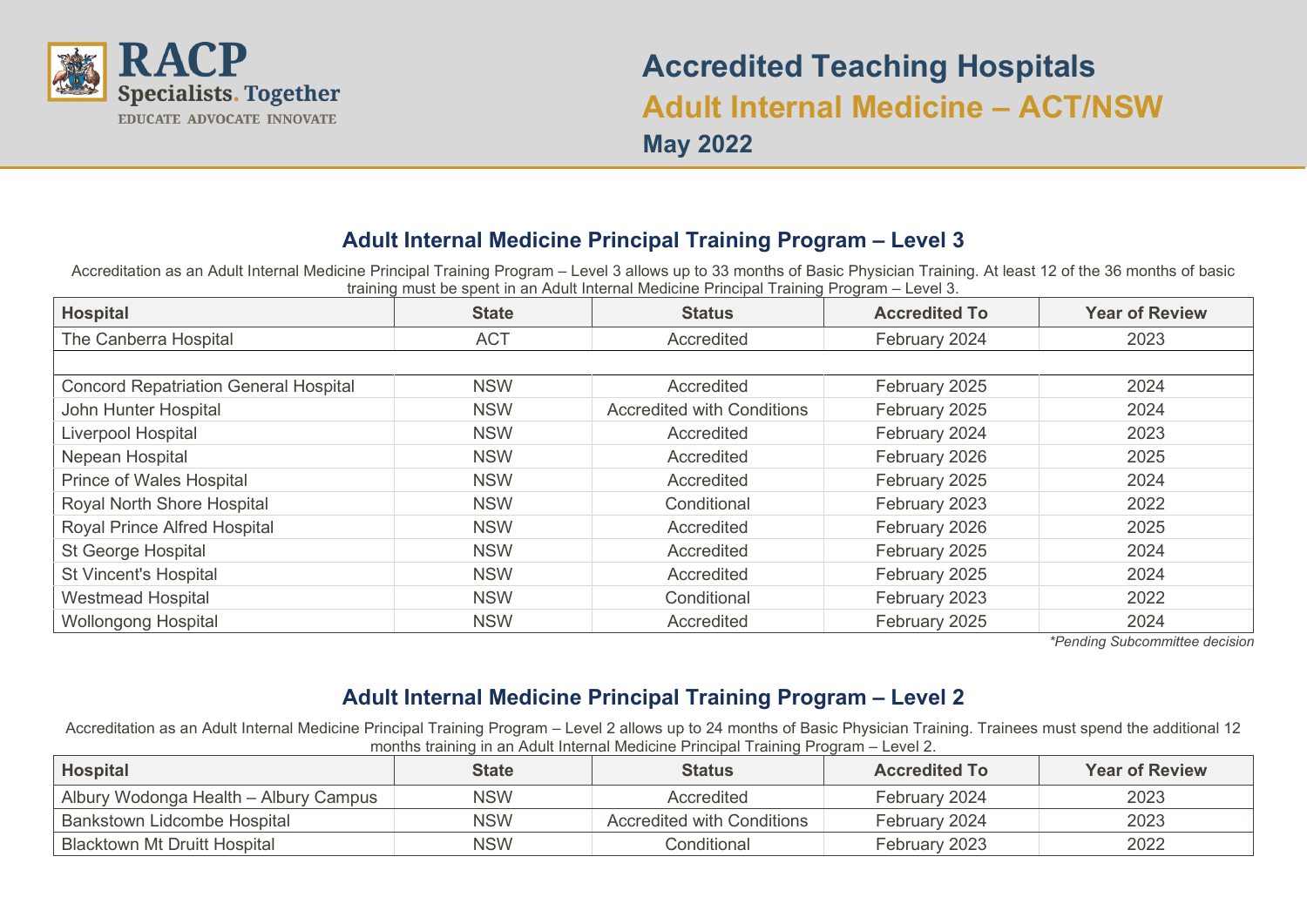| <b>Calvary Mater Newcastle</b>          | <b>NSW</b> | Accredited | February 2025 | 2024 |
|-----------------------------------------|------------|------------|---------------|------|
| <b>Campbelltown Hospital</b>            | <b>NSW</b> | Accredited | February 2025 | 2024 |
| <b>Gosford Hospital</b>                 | <b>NSW</b> | Accredited | February 2025 | 2024 |
| Hornsby Ku-ring-gai Hospital            | <b>NSW</b> | Accredited | February 2025 | 2024 |
| <b>Sutherland Hospital</b>              | <b>NSW</b> | Accredited | February 2025 | 2024 |
| <b>Tamworth Rural Referral Hospital</b> | <b>NSW</b> | Accredited | February 2025 | 2024 |
| Northern Beaches Hospital               | <b>NSW</b> | Accredited | February 2025 | 2024 |

#### **Adult Internal Medicine Adjunct Training Program – Level 1**

Accreditation as an Adult Internal Medicine Adjunct Training Program – Level 1 allows up to 12 months of Basic Physician Training. An additional 6 months may be allowed if a trainee is seconded to Adult Internal Medicine Adjunct Training Program – Level 1 from an Adult Internal Medicine Principal Training Program – Level 2 or Level 3.

| <b>Hospital</b>                       | <b>State</b> | <b>Status</b>                     | <b>Accredited To</b> | <b>Year of Review</b> |
|---------------------------------------|--------------|-----------------------------------|----------------------|-----------------------|
| <b>Calvary Hospital</b>               | <b>ACT</b>   | Accredited                        | February 2024        | 2023                  |
|                                       |              |                                   |                      |                       |
| <b>Balmain Hospital</b>               | <b>NSW</b>   | Accredited                        | February 2024        | 2023                  |
| <b>Belmont Hospital</b>               | <b>NSW</b>   | Accredited                        | February 2025        | 2024                  |
| <b>Coffs Harbour Health Campus</b>    | <b>NSW</b>   | Accredited                        | February 2025        | 2024                  |
| Dubbo Base Hospital                   | <b>NSW</b>   | Accredited                        | February 2024        | 2023                  |
| Lismore Base Hospital                 | <b>NSW</b>   | Accredited                        | February 2025        | 2024                  |
| <b>Manning Base Hospital</b>          | <b>NSW</b>   | Accredited                        | February 2025        | 2024                  |
| <b>Orange Health Service</b>          | <b>NSW</b>   | Accredited                        | February 2025        | 2024                  |
| Port Macquarie Base Hospital          | <b>NSW</b>   | Accredited                        | February 2025        | 2024                  |
| <b>Ryde Hospital</b>                  | <b>NSW</b>   | Accredited                        | February 2024        | 2023                  |
| Shoalhaven District Memorial Hospital | <b>NSW</b>   | Accredited                        | February 2025        | 2024                  |
| The Tweed Hospital                    | <b>NSW</b>   | <b>Accredited with Conditions</b> | February 2023        | 2022                  |
| Wagga Wagga Rural Referral Hospital   | <b>NSW</b>   | Accredited                        | February 2025        | 2024                  |

#### **Adult Internal Medicine Adjunct Training Program – Level 1 as part of a Network**

Accreditation as an Adult Internal Medicine Adjunct Training Program – Level 1 as part of Network allows up to 12 months of Basic Physician Training. An additional 6 months may be allowed if a trainee is seconded to Adult Internal Medicine Adjunct Training Program – Level 1 from an Adult Internal Medicine Principal Training Program – Level 2 or  $\overline{}$  Level 3.

| <b>Hospital</b>                                           | <b>State</b> | <b>Status</b> | <b>Accredited To</b> | <b>Year of Review</b> |
|-----------------------------------------------------------|--------------|---------------|----------------------|-----------------------|
| <b>Bathurst Hospital</b>                                  | <b>NSW</b>   | Accredited    | February 2026        | 2025                  |
| <b>Blue Mountains District ANZAC Memorial</b><br>Hospital | <b>NSW</b>   | Accredited    | November 2025        | 2024                  |
| <b>Canterbury Hospital</b>                                | <b>NSW</b>   | Accredited    | February 2025        | 2024                  |